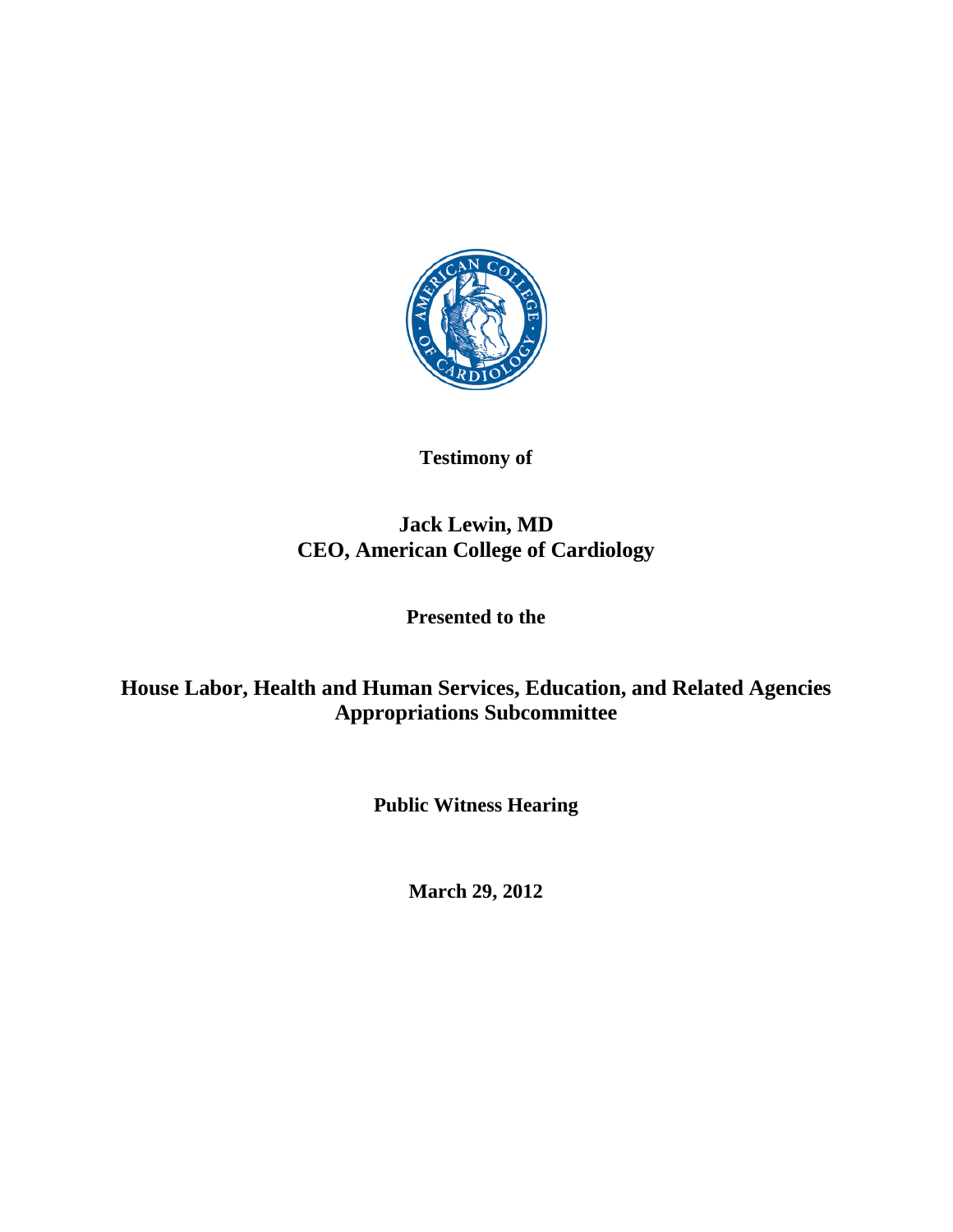Chairman Rehberg and Ranking Member DeLauro, thank you for holding this hearing today and for the opportunity to discuss the exciting federal research and prevention efforts underway to improve the detection and treatment of cardiovascular disease in this country.

I am the CEO of the American College of Cardiology (ACC), a professional medical society and teaching institution made up of 40,000 cardiovascular professionals from around the world – including over 90 percent of practicing cardiologists in the United States (US) and a growing number of cardiovascular-focused registered nurses, clinical nurse specialists, nurse practitioners, physician assistants and clinical pharmacists.

#### Heart Disease in the United States

The good news is that we have made dramatic progress in the fight against heart disease. Due to advances in diagnostic tests, drug and device therapies, surgical innovations, prevention, and public education, mortality related to cardiovascular disease has dropped by 30 percent in the past decade. I just returned from the ACC's annual scientific session where several innovative new therapies for heart disease were unveiled. Federally supported research provided for many of these advances.

The bad news is that cardiovascular disease is still the leading cause of death in the US, with 1 in every 3 deaths attributable to heart disease, or 2,200 every day. One in 3 Americans has some form of heart disease. Americans suffer more than 2 million heart attacks and strokes each year. Cardiovascular disease can be fatal, but can also result in serious illness, disability, and decreased quality of life. In fact, cardiovascular disease is among the leading causes of disability in the US, with more than 3 million people reporting disability from these causes. Cardiovascular disease cost the nation more than \$444 billion in health care expenditures and lost productivity in 2010 alone—and these costs are expected to rise given the aging of the population.

## Fiscal Year 2013 Funding Recommendations

A strong federal investment in cardiovascular disease research, prevention, and treatment is critical to continue the strides we are making against heart disease. The College urges the subcommittee to support the following Fiscal Year 2013 funding recommendations.

## *National Institutes of Health (NIH): \$32 billion*

The ACC requests an appropriation of \$32 billion for the National Institute of Health (NIH) to support the basic and translational research that facilitates the delivery of new discoveries to the bedside. Research conducted through the NIH has resulted in better diagnosis and treatment of cardiovascular disease, improving the quality of life for those living with the disease and lowering the number of deaths attributable to it.

## *National Heart, Lung, and Blood Institute (NHLBI): \$3.214 billion*

The ACC requests an appropriation of \$3.214 billion for the National Heart, Lung, and Blood Institute (NHLBI) to continue its critical research into the causes, diagnosis, and treatment of heart disease.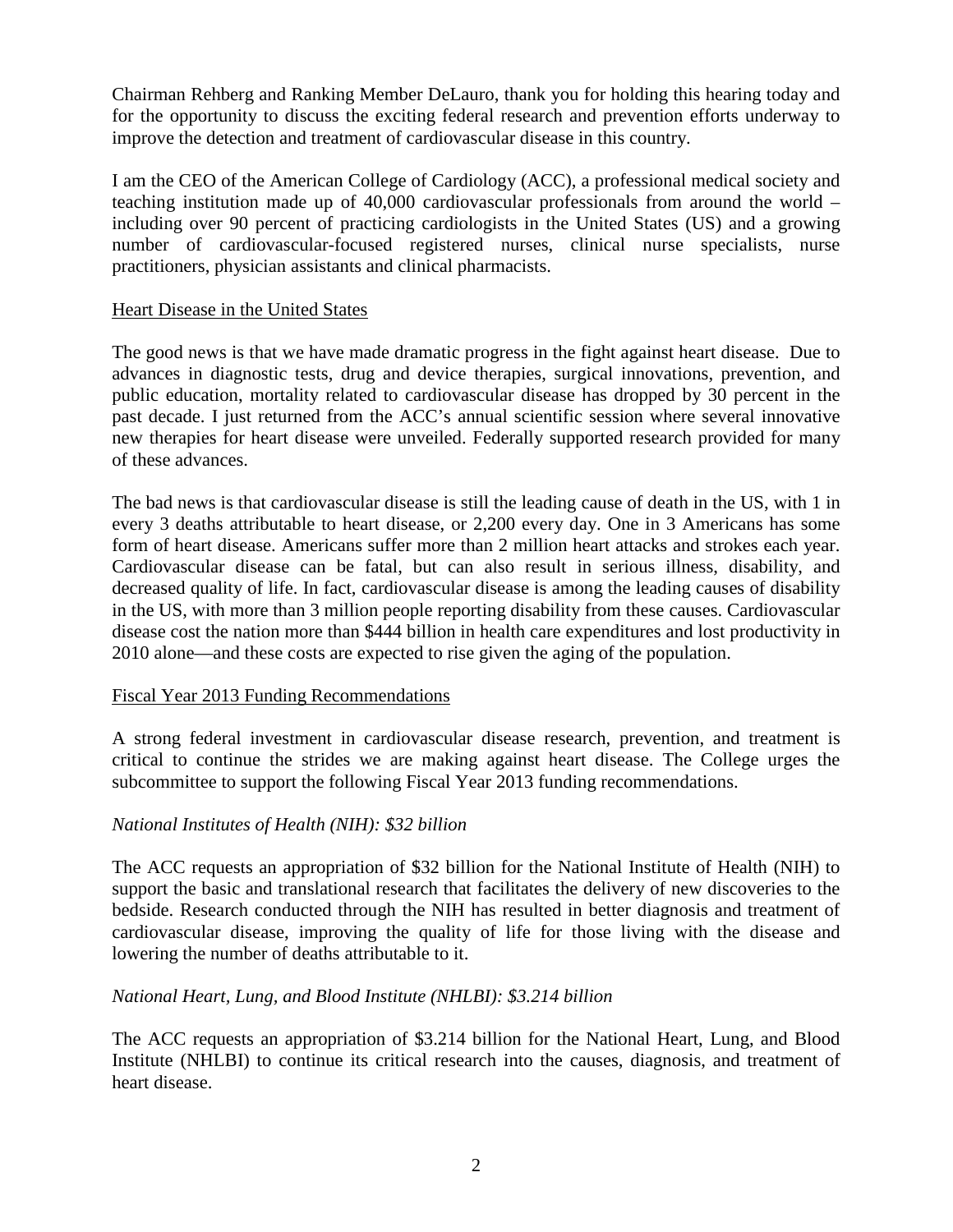## *Agency for Healthcare Research and Quality (AHRQ): \$400 million*

The ACC recommends an appropriation of \$400 million for the Agency for Healthcare Research and Quality (AHRQ) to support AHRQ's health services research related to health care costs, quality, and access.

#### *CDC Heart Disease and Stroke Prevention: \$75 million*

The ACC requests an appropriation of \$75 million for the Centers for Disease Control and Prevention (CDC) Division for Heart Disease and Stroke Prevention. These public education efforts are helping to reduce blood pressure and cholesterol, educate about heart disease and stroke signs and symptoms, enhance emergency response and quality care, and end treatment disparities.

#### *CDC WISEWOMAN: \$37 million*

The ACC recommends an appropriation of \$37 million for CDC's WISEWOMAN program, which screens uninsured and under-insured low-income women ages 40 to 64 for heart disease and stroke risk and those with abnormal results receive counseling, education, referral and follow up.

#### *Congenital Heart Disease Research and Surveillance at NHLBI and CDC*

The ACC requests an appropriation of \$2 million to the CDC to conduct surveillance of congenital heart disease (CHD) to better understand CHD prevalence and assess the public health impact of CHD across the lifespan, as well as support for NHLBI's efforts to expand research targeted to the diverse lifelong needs of individuals living with CHD.

Congenital heart defects continue to be the most common birth defect and leading cause of infant mortality in the United States. Those who receive successful intervention will need lifelong, costly, specialized cardiac care. Estimates suggest there are over two million people alive today with congenital heart disease. The CDC and NHLBI have begun to take steps to address this increasing public health burden, needing additional resources to continue and expand their efforts. Federal support for congenital heart disease surveillance through the CDC and research through the NHLBI will help prevent premature death and disability in this rapidly-growing and severely under-served population.

#### *HRSA Rural and Community AED Program: \$8.927 million*

The ACC supports an appropriation of \$8.927 million for the Health Resources and Services Administration (HRSA) [Rural and Community Access to Emergency Devices Program, which](http://www.capitolconnect.com/yourethecure/fastaction.aspx?AlertID=15728)  [would restore it to its FY 2005 level when 47 states received resources from the initiative.](http://www.capitolconnect.com/yourethecure/fastaction.aspx?AlertID=15728) This program provides competitively awarded grants to states to purchase automated external defibrillators (AEDs), train lay rescuers and first responders in their use, and place them in public areas where sudden cardiac arrests are likely to occur.